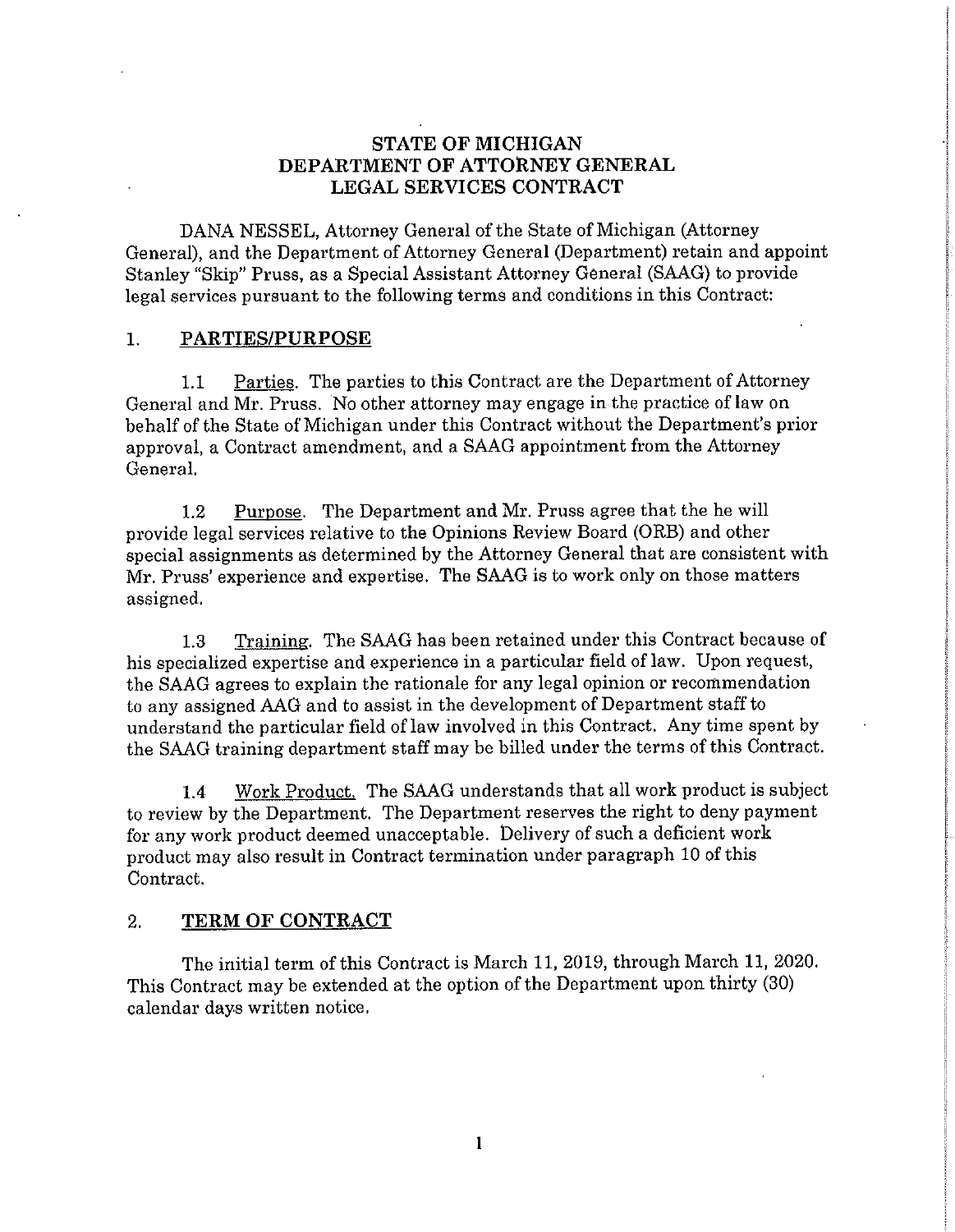### 3. COMPENSATION FOR SERVICES PROVIDED

3.1 The total amount of compensation for services and expenses during the term of this Contract cannot exceed the budget ceiling set forth in paragraph 4.1 of this Contract, unless otherwise amended by a Contract addendum.

3.2 The costs for overhead, electronic legal research (i.e., Westlaw, Lexis, etc.), telephone calls, and office supplies utilized by the SAAG are part of the SAAG's agreed upon fees and such costs will not be separately billed. Unless otherwise provided in this Contract, the SAAG cannot include charges for the services of other employees, including paralegals, and secretarial and clerical employees. No additional charges are allowed, except by prior written permission of the Department. The SAAG understands that the Department will not pay any additional charges that have not received prior approval.

# 4. **CONTRACT BUDGET, BILLING AND REIMBURSEMENT**

4.1 Budget Ceiling. A budget ceiling of \$20,000.00 is established to cover all services and expenses performed or incurred in the performance of this Contract. Due to the nature of this Contract and the difficulty in estimating actual costs and the demand for services, the Contract budget ceiling may be increased, if approved in writing by the Department. An increase in the budget ceiling cannot affect the established hourly rate during the term of this Contract or any amendment.

4.2 Billing for Hourly Services. The SAAG must bill the Department on a monthly basis. The invoice format must indicate the nature of the work performed, time devoted, the individual performing the work, and the invoice amount. Additional information must be provided if requested by the Department. All invoices must be furnished to the Contract Manager identified **in** section 6.1.

The hourly rate to be charged for the SAAG's work is: \$80.00

The SAAG must obtain prior written authorization from the Department's Contract Manager to hire an expert witness.

The Department will not pay for travel time, waiting time, or other time not spent actively performing services under the Contract.

4.3 Reimbursement for Actual Expenses. Actual litigation costs (filing fees, depositions, and postage) may be reimbursed upon presentation to the Department in accordance with the procedures provided in this Contract. The SAAG must provide original copies of all receipts for meals, lodging and travel reimbursement with his invoices. Allowed expenses must be specifically and individually identified at the end of the invoice, resulting in a total cumulative statement with attached original receipts. The Department reserves the right to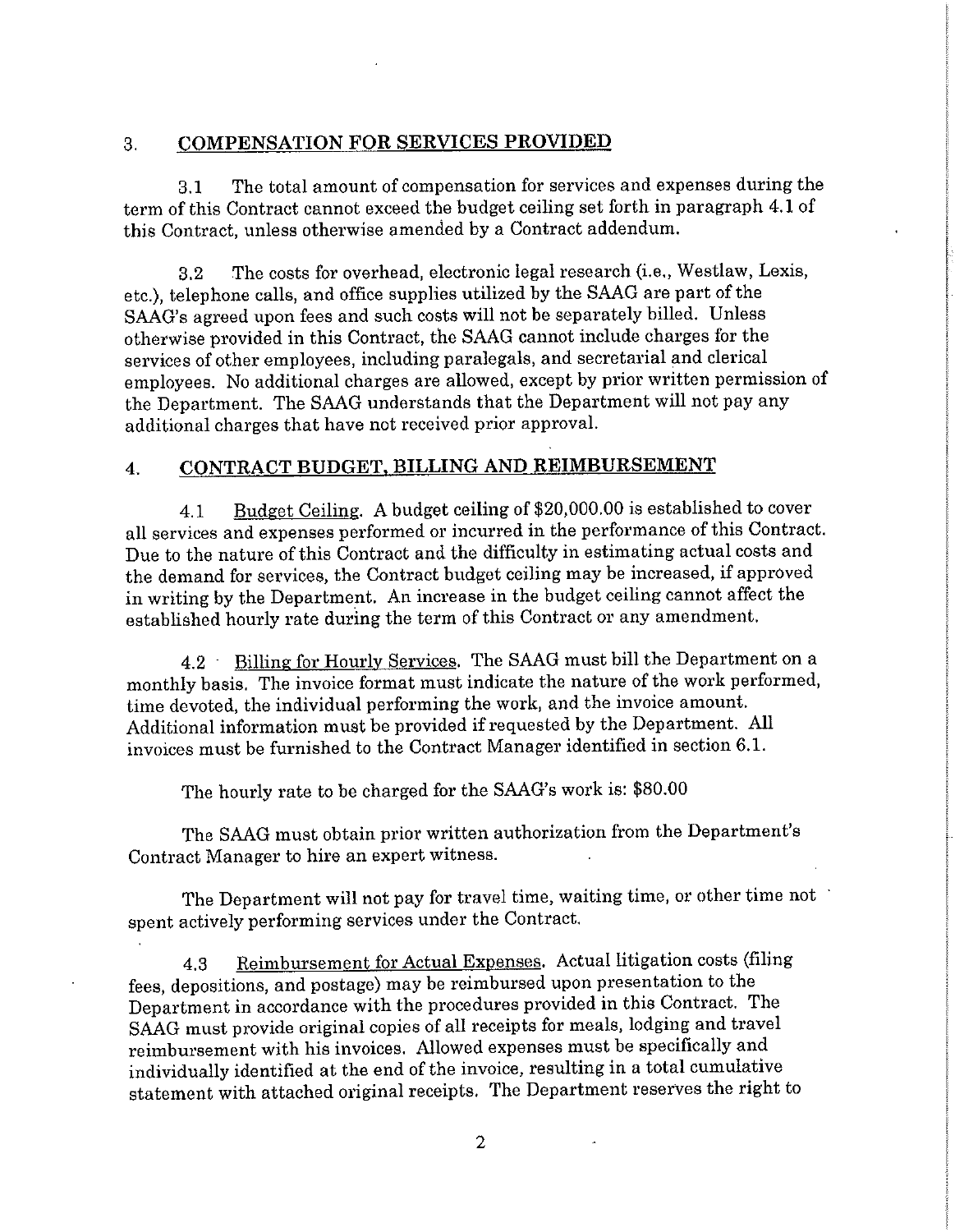deny reimbursement of any expenses for which prior approval was not sought pursuant to this Contract.

The SAAG will be reimbursed for lodging and travel expenses in accordance with the State of Michigan travel and other expense requirements, which can be found at http://www.michigan.gov/dtmb/0,1607.7-150-9141 13132---.00.html. The SAAG acknowledges that he has reviewed the State travel rates posted on the website, which are updated annually. All out-of-state travel requires the prior written approval of the Department. Expenses exceeding State rates will not be reimbursed.

4.4 Registration. The SAAG is required to register as a vendor and complete the electronic funds transfer (EFT) process, as the required method of payment under this Contract, through the Michigan Department of Technology, Management and Budget (DTMB). The SAAG (vendor) and EFT registration must be completed through the DTMB website at Michigan.gov/SIGMAVSS.

4.5 Billing and Payment Deadlines. All invoices will be paid on a current basis, within 30 calendar days after receipt of satisfactory invoice submission, unless the parties agree on another arrangement. The SAAG must complete all work in fiscal year 2019 by September 30, 2019 and submit all payment requests no later than October 7, 2019. Work performed in fiscal year 2020 must be completed by September 30, 2020 and the SAAG must submit all payment requests no later than October 7, 2020.

### 5. **REPRESENTATIONS**

5.1 Qualifications. The SAAG, by signing this Contract, attests that he is qualified to perform the services specified in this Contract and agrees to faithfully and diligently perform the services consistent with the standard of legal practice in the community.

5.2 Conflict of Interest. Prior to entering into this Contract, the SAAG must identify and disclose to the Department any matter in which the SAAG is involved in which is adverse to the State of Michigan. The SAAG represents that he has conducted a conflict check prior to entering into this Contract and no conflicts exist with the proposed legal services. The SAAG agrees to not undertake representation of a client if the representation of that client is related to the subject matter of this Contract or will be adverse to the State of Michigan, unless the SAAG obtains prior written approval to do so from the Department.

5.3 Services to be Confidential. The SAAG must keep confidential all services and information, including records, reports, and estimates. The SAAG must not divulge any information to any person other than to authorized representatives of the Department, except as required by testimony under oath in

3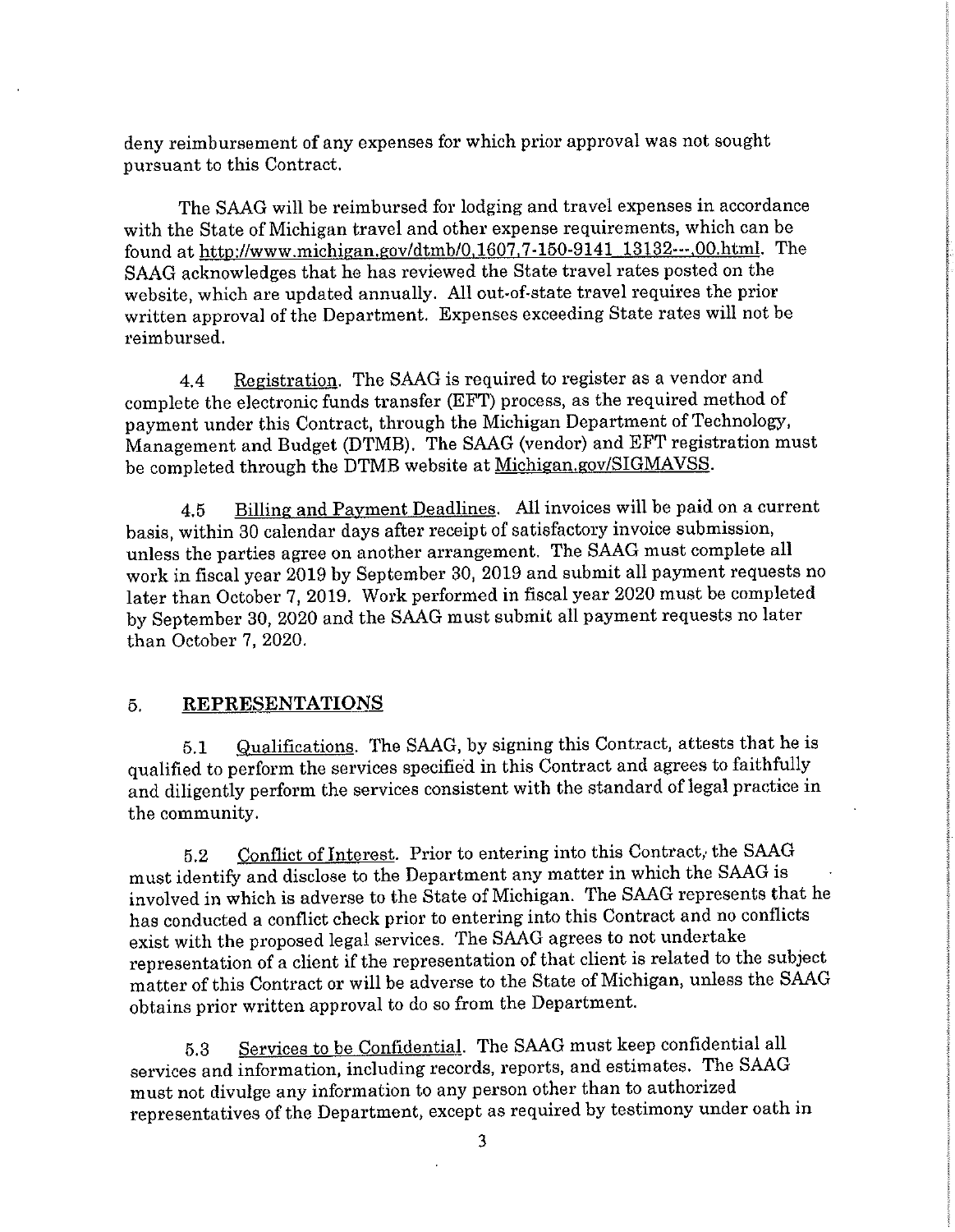judicial proceedings, or as otherwise required by law. The SAAG must take all necessary steps to ensure that no information concerning these services is divulged. This includes, but is not limited, to information maintained on the SAAG's computer system.

All files and documents containing confidential information must be filed in separate files with access restricted to the SAAG and needed clerical personnel. All documents prepared on a computer system must be maintained in a separate library with access permitted only to the SAAG and needed clerical personnel.

5.4 Assignments and Subcontracting. The SAAG must not assign or subcontract any of the work or services to be performed under this Contract, without the prior written approval of the Department. Any subcontractor who received prior approval from the Department to perform services under this Contract is bound by the terms and conditions of this Contract.

5.5 Facilities and Personnel. The SAAG has and will continue to have proper facilities and personnel to perform the services and work agreed to be performed.

5.6 Advertisement. The SAAG, during the term of appointment and thereafter, must not advertise his position as a Special Assistant Attorney General to the public. The SAAG designation may be listed on the SAAG's resume or other professional biographical summary, including resumes or summaries that are furnished to professional societies, associations, or organizations. Any such designation by the SAAG must first be submitted to and approved by the Department.

5.7 Records. The SAAG must maintain complete billing records. This requirement applies to all information maintained or stored in the SAAG's computer system. The records must be kept in accordance with generally accepted accounting practices and sound business practices. The Department, or its designees, reserves the right to inspect all records of the SAAG related to this Contract.

5.8 Non-Discrimination. The SAAG, in the performance of this Contract, agrees not to discriminate against any employee or applicant for employment, with respect to their hire, tenure, terms, conditions or privileges of employment, or any matter directly or indirectly related to employment, because of race, color, religion, national origin, ancestry, age, sex, height, weight, marital status, physical or mental disability unrelated to the individual's ability to perform the duties of the particular job or position. This covenant is required by the Elliott-Larsen Civil Rights Act, MCL 37.2101, *et seq.,* and the Persons with Disabilities Civil Rights Act, MCL 37.1101 *et seq.,* and any breach of the Act may be regarded as a material breach of the Contract. The SAAG agrees to comply with the provisions of the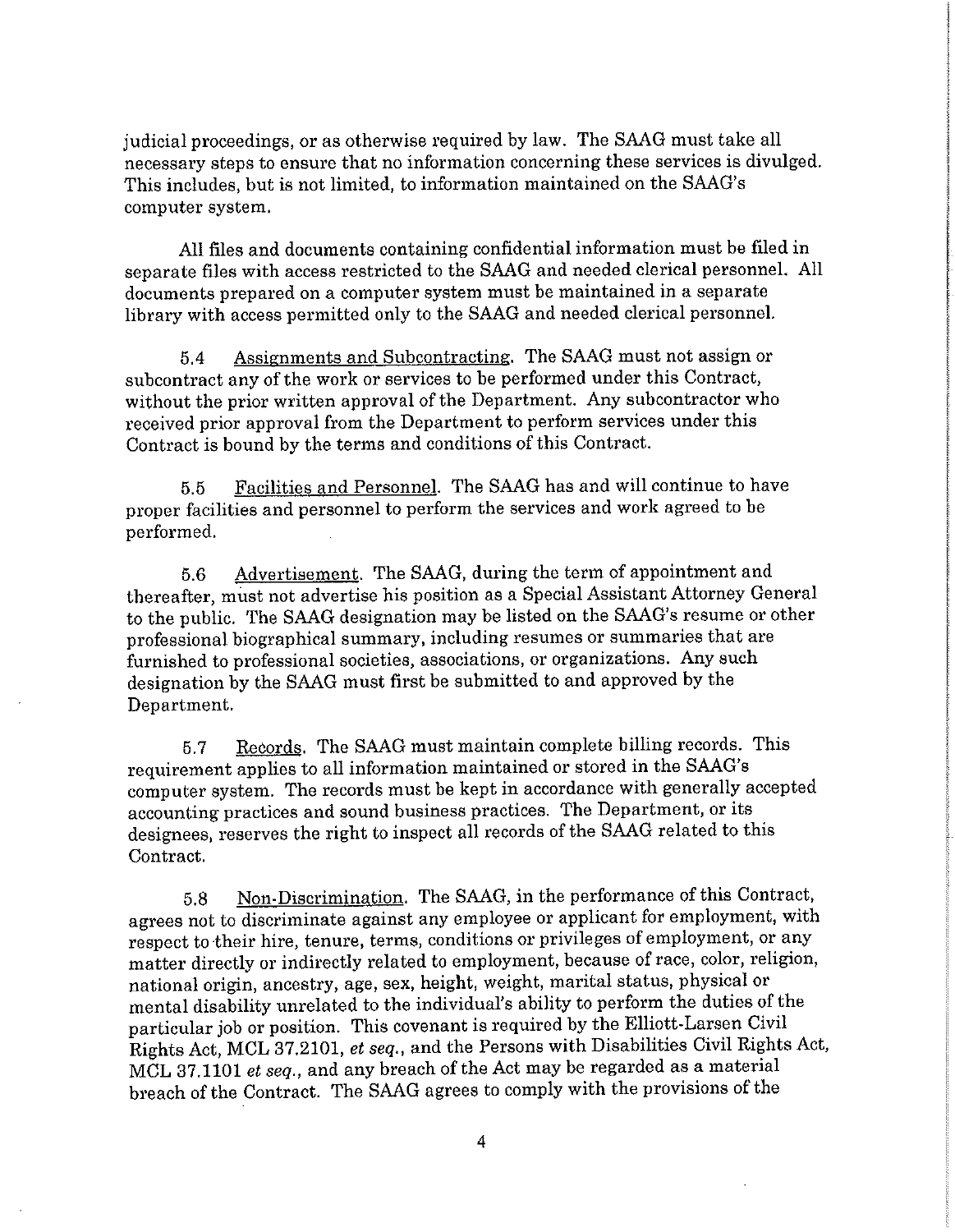Federal Civil Rights Act of 1964, 42 USC §2000d, in performing the services under this Contract.

5.9 Unfair Labor Practices. The State will not award a contract or subcontract to any employer, or any subcontractor, manufacturer, or supplier of the employer, whose name appears in the current register compiled pursuant to 1980 PA 278, MCL 423.321, *et seq.* The State may void this Contract if after the award of the Contract, the name of the SAAG appears in the register.

5.10 Compliance. The SAAG's activities under this Contract are subject to applicable State and Federal laws and to the Rules of Professional Conduct applicable to members of the Michigan.Bar Association. In accordance with MCL 18.1470, DTMB or its designee may audit Contractor to verify compliance with this Contract.

5.11 Independent Contractor. The relationship of the SAAG to the Department in this Contract is that of an independent contractor. No liability or benefits, such as workers compensation rights or liabilities, insurance rights or liabilities, or any other provisions or liabilities, arising out of or related to a contract for hire or employer/employee relationship, must arise, accrue or be implied to either party or either party's agent, subcontractor or employee as a result of the performance of this Contract. The SAAG **will** be solely and entirely responsible for his acts and the acts of any agents or employees during the performance of this Contract. Notwithstanding the above, the relationship is subject to the requirements of the attorney-client privilege.

### 6. **MANAGEMENT OF CASE(S)**

6.1 Notifications. The SAAG must direct all notices, correspondence, inquiries, billing statements, pleadings, and documents mentioned in this Contract to the attention of the Department's Contract Manager. The Division Chief may designate an Assistant Attorney General to oversee the day to day administration of the Contract.

For the Department:

Kelly Keenan, Deputy Attorney General Michigan Department of Attorney General Executive 525 W. Ottawa Lansing, MI 48909 517-335-7626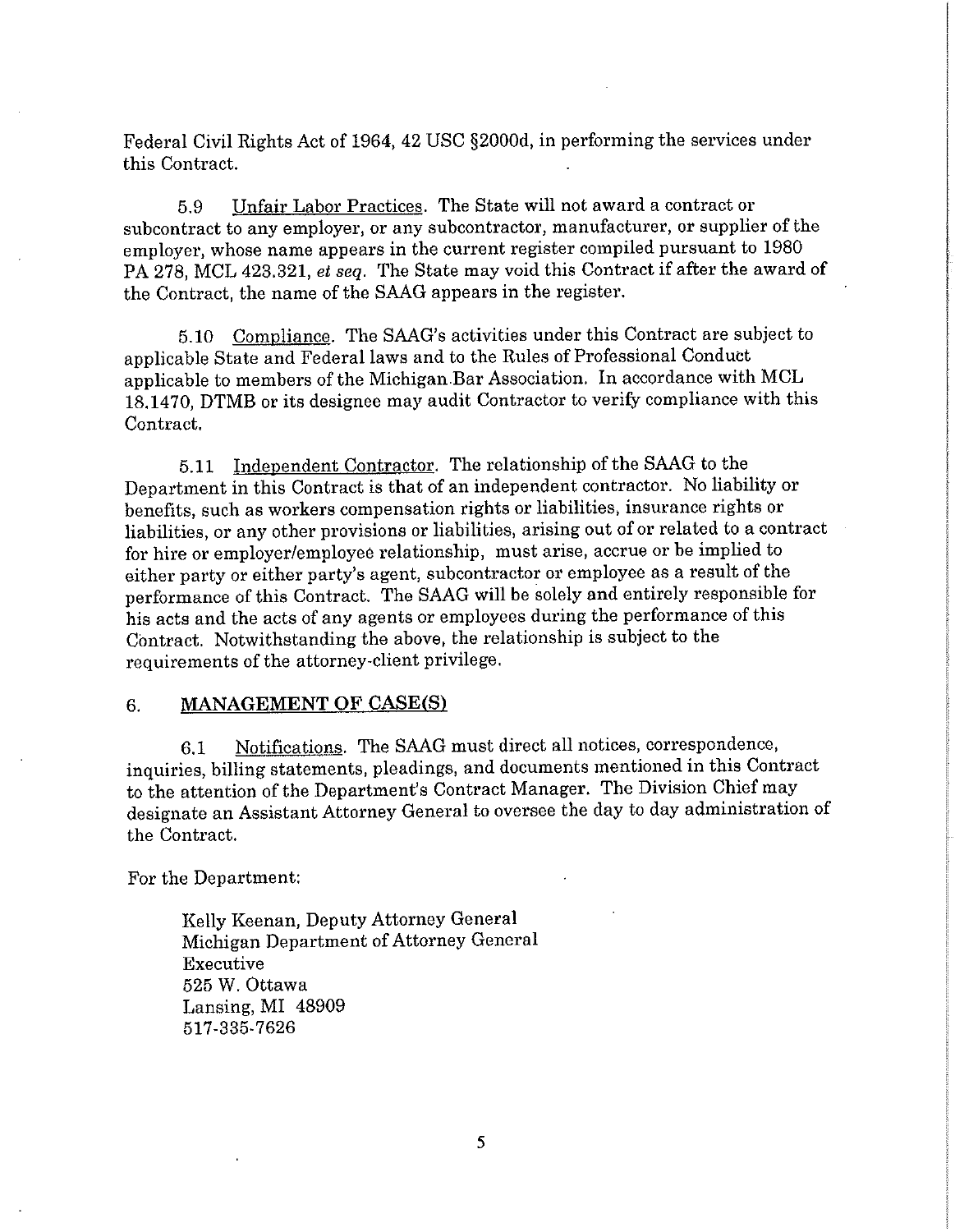For the SAAG:

Stanley "Skip" Pruss ,  $\overline{\text{MI}}$ Phone 517.930.

6.2 The SAAG must promptly inform the Contract Manager of the following developments as soon as they become known:

A. Favorable actions or events that enable meeting time schedules and/or goals sooner than anticipated.

B. Delays or adverse conditions that materially prevent, or may materially prevent, the meeting of the objectives of the services provided. A statement of any remedial action taken or contemplated by the SAAG must accompany this disclosure.

6.3 File Closing. The SAAG must advise the Contract Manager, **in**  writing, of the reason for closing a file (e.g., whereabouts unknown, no assets, bankruptcy, payment in full, or settlement). Requests for reimbursement of legal services (see paragraph 4.2 and expenses (see paragraph 4.3 must be submitted simultaneously with the closing memorandum.

### 7. **INDEMNIFICATION**

The SAAG agrees to hold harmless the State of Michigan, its elected officials, officers, agencies, boards, and employees against and from any and all liabilities, damages, penalties, claims, costs, charges, and expenses (including, without limitation, fees and expenses of attorneys, expert witnesses and other consultants) which may be imposed upon, incurred by, or asserted against the State of Michigan for either of the following reasons:

A. Any malpractice, negligent or tortious act or omission attributable, in whole or in part, to the SAAG or any of his employees, consultants, subcontractors, assigns, agents, or any entities associated, affiliated, or subsidiary to the SAAG now existing, or later created, their agents and employees for whose acts any of them might be liable.

B. The SAAG's failure to perform his obligation either expressed or implied by this Contract.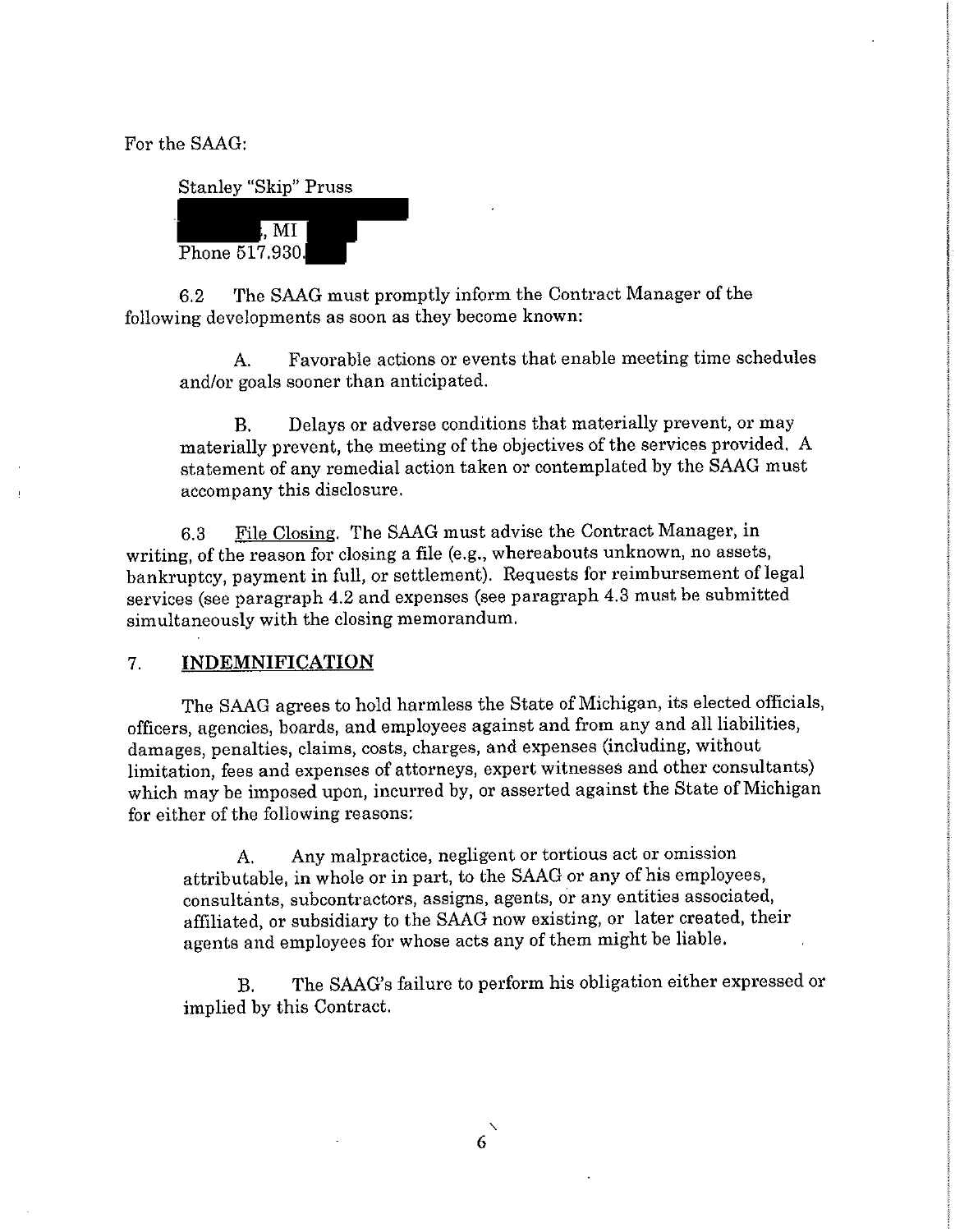#### 8. **INSURANCE**

8.1 Eirors and Omissions. The SAAG must maintain professional liability insurance sufficient in amount to provide coverage for any errors or omissions arising out of the performance of any of the professional services rendered pursuant to this Contract.

8.2 Certificates of Insurance. Certificates evidencing the purchase of insurance must be furnished to the Department upon request. All certificates are to be prepared and submitted by the insurance provider and must contain a provision indicating that the coverage(s) afforded under the policies will not be cancelled, materially changed, or not renewed without thirty (30) calendar days prior written notice, except for ten (10) calendar days for non-payment of premium, and any such notice of cancellation, material change, or non-renewal must be promptly forwarded to the Department upon receipt.

8.3 Additional Insurance. If, during the term of this Contract changed conditions should, in the judgment of the Department, render inadequate the insurance limits the SAAG will furnish, on demand, proof of additional coverage as may be required. All insurance required under this Contract must be acquired at the expense of the SAAG, under valid and enforceable policies, issued by insurers of recognized responsibility. The Department reserves the right to reject as unacceptable any insurer.

#### 9. **APPEALS**

The SAAG agrees that no appeal of any order(s) of the Michigan Court of Claims, any Michigan Circuit Court, the Michigan Court of Appeals, or any United States District Court will be taken to the Michigan Court of Appeals, the Michigan Supreme Court, or any United States Circuit Court of Appeals, without prior written approval of the Michigan Solicitor General, Department of Attorney General. Further, the SAAG agrees that no petition for certiorari will be filed in the United States Supreme Court without prior written permission of the Michigan Solicitor General, Department of Attorney General.

# 10. **TERMINATION OF CONTRACT AND APPOINTMENT**

10.1 SAAG Termination. The SAAG may terminate this Contract upon thirty (30) calendar day's prior written notice (Notice of Termination). Upon delivery of such notice, the SAAG must continue all work and services until otherwise directed. The SAAG will be paid for actual services rendered prior to termination, and for actual services as may be directed by the Department. No payments under this section may exceed the budget ceiling amount established in paragraph 4.1 of this Contract.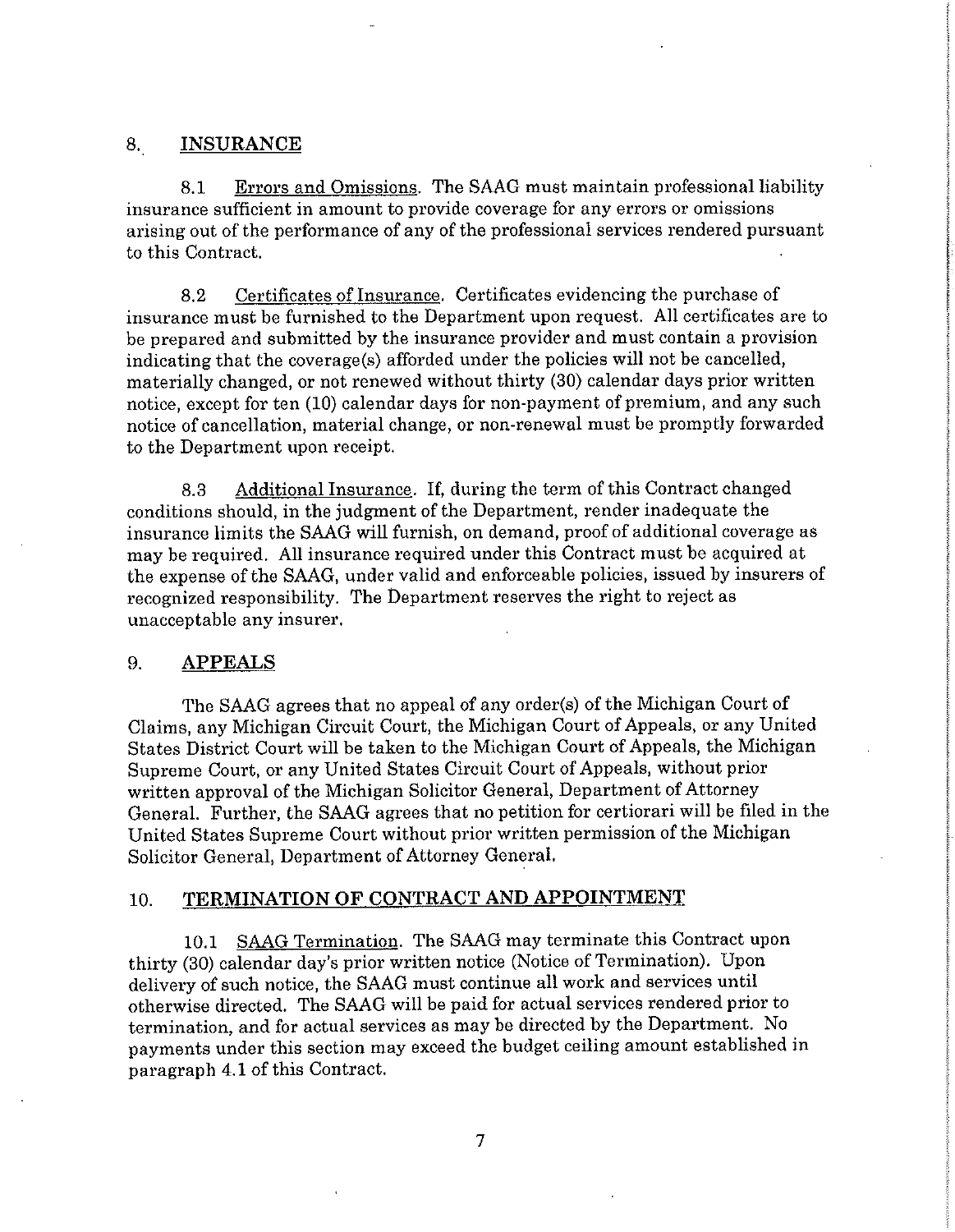10.2 Attorney General Termination. The Department may terminate this Contract and SAAG appointment, at any time and without cause, by issuing a Notice of Termination to the SAAG.

10.3 Termination Process and Work Product. Upon receipt of a Notice of Termination, and except as otherwise directed by the Attorney General or herdesignee, the SAAG must:

A. stop work under the Contract on the date and to the extent specified in the Notice of Termination;

B. incur no costs beyond the date specified by the Department;

C. on the date the termination is effective, submit to the Contract Manager all records, reports, documents, and pleadings as the Department specifies and carry out such directives as the Department may issue concerning the safeguarding and disposition of files and property; and

D. submit within thirty (30) calendar days a closing memorandum and final billing.

Upon termination of this Contract, all finished or unfinished original (or copies when originals are unavailable) documents, briefs, 'files, notes, or other materials (the "Work Product") prepared by the SAAG under this Contract, must become the exclusive property of the Department, free from any claims on the part of the SAAG except as herein specifically provided. The Work Product must promptly be delivered to the Contract manager. The SAAG acknowledges that any intentional failure or delay on its part to deliver the Work Product to the Department will cause irreparable injury to the State of Michigan not adequately compensable **in** damages and for which the State of Michigan has no adequate remedy at law. The SAAG accordingly agrees that the Department may, **in** such event, seek injunctive relief in a court of competent jurisdiction. The Department must have full and unrestricted use of the Work Product for the purpose of completing the services. In addition, each party will assist the other party in the orderly termination of the Contract.

The rights and remedies of either party provided by the Contract are in addition to any other rights and remedies provided by law or equity.

#### 11. **GENERAL PROVISIONS**

**11.1** Governing Law and Jurisdiction. This Contract is subject to and will be constructed according to the laws of the State of Michigan, and no action must be commenced against the Department or the Attorney General, his designee, agents or employees for any matter whatsoever arising out of the Contract, in any courts other than the Michigan Court of Claims.